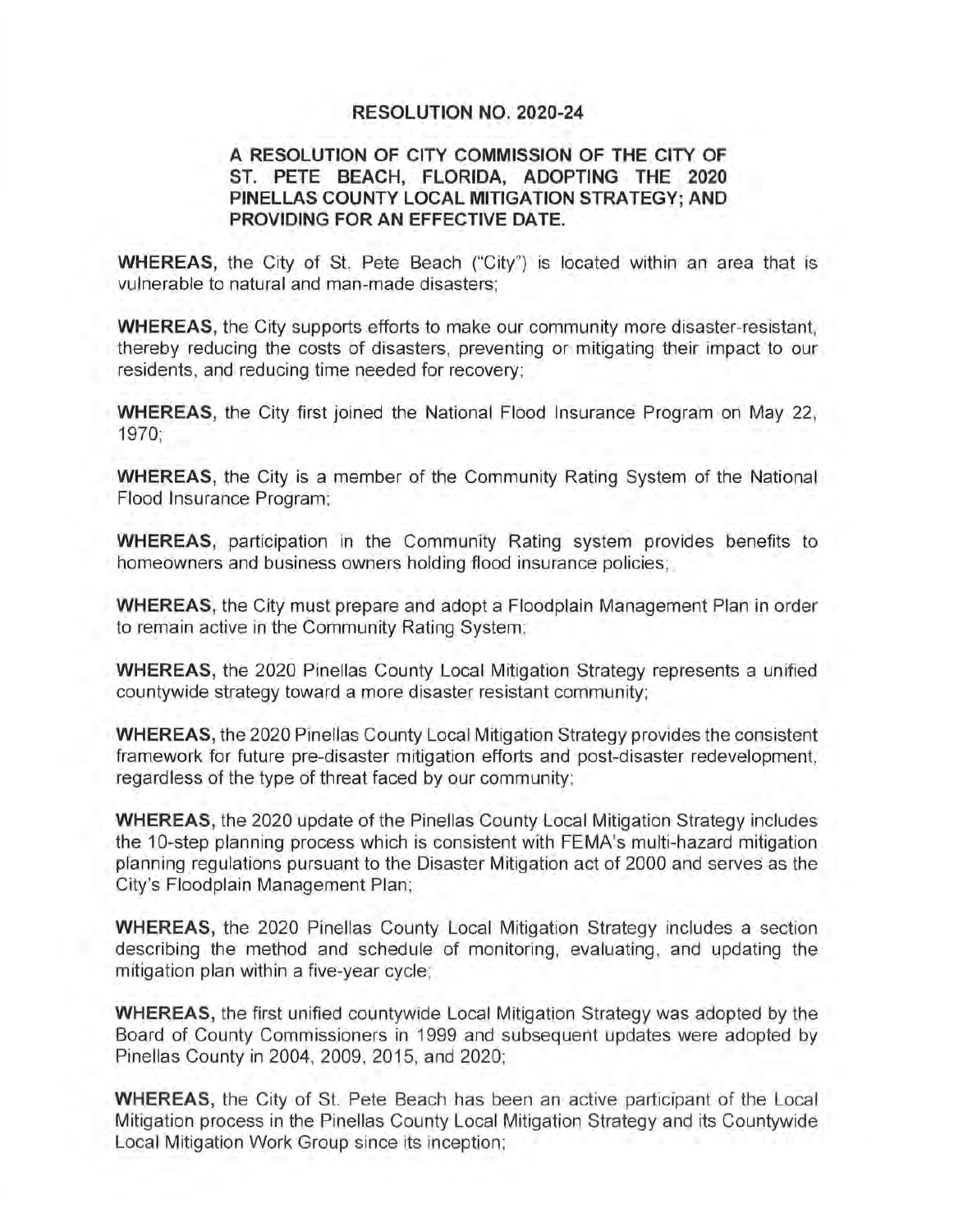**WHEREAS,** the Florida Division of Emergency Management has reviewed the Pinellas County Local Mitigation Strategy update for compliance with the federal hazard mitigation planning standards contained in 44 CFR 202/6(b)-(d) and has determined that the Pinellas County Local Mitigation Strategy is compliant with federal standards, subject to formal community adoption;

**WHEREAS,** A Multi-Jurisdictional Program for Public Information has been included in Appendix H of the Local Mitigation Strategy to satisfy the floodplain management requirements of the County and its participating municipalities Community Rating Systems (CRS Activity 330);

**WHEREAS,** two publicly noticed workshops were held at the Lealman Exchange located at 5175 45<sup>th</sup> Street North, St. Petersburg, a central location in Pinellas County, on March 21<sup>st</sup>, and October 17<sup>th</sup>, 2019 to inform the public and obtain public comments; and

**WHEREAS**, both online and paper surveys were released to gain public input on hazard identification and risk assessment as identified in the Local Mitigation Strategy plan.

**NOW, THEREFORE, BE IT RESOLVED BY THE CITY COMMISSION OF THE CITY OF ST. PETE BEACH, THAT:** 

SECTION 1. The City of St. Pete Beach will continue coordination and participation with the Pinellas County Local Mitigation Strategy Workgroup.

SECTION 2. The City Commission adopts of the 2020 Pinellas County Local Mitigation Strategy developed cooperatively by the Countywide Local Mitigation Strategy Workgroup.

SECTION 3. This Local Mitigation Strategy, as amended from time to time, may continue to function as the City's Floodplain Management Plan and provide credit for CRS activities as required under the Community Rating System.

SECTION 4. That this Resolution supersedes previous Local Mitigation Strategy Resolutions passed by the St. Pete Beach City Commission.

SECTION 5. This resolution shall take effect immediately upon adoption.

**PASSED AND APPROVED BY THE CITY COMMISSION OF THE CITY OF ST. PETE BEACH, FLORIDA, THIS 23rd DAY OF JUNE, 2020.** 

> CITY COMMISSION, CITY OF ST. PETE BEACH, FLORIDA.

Johnson